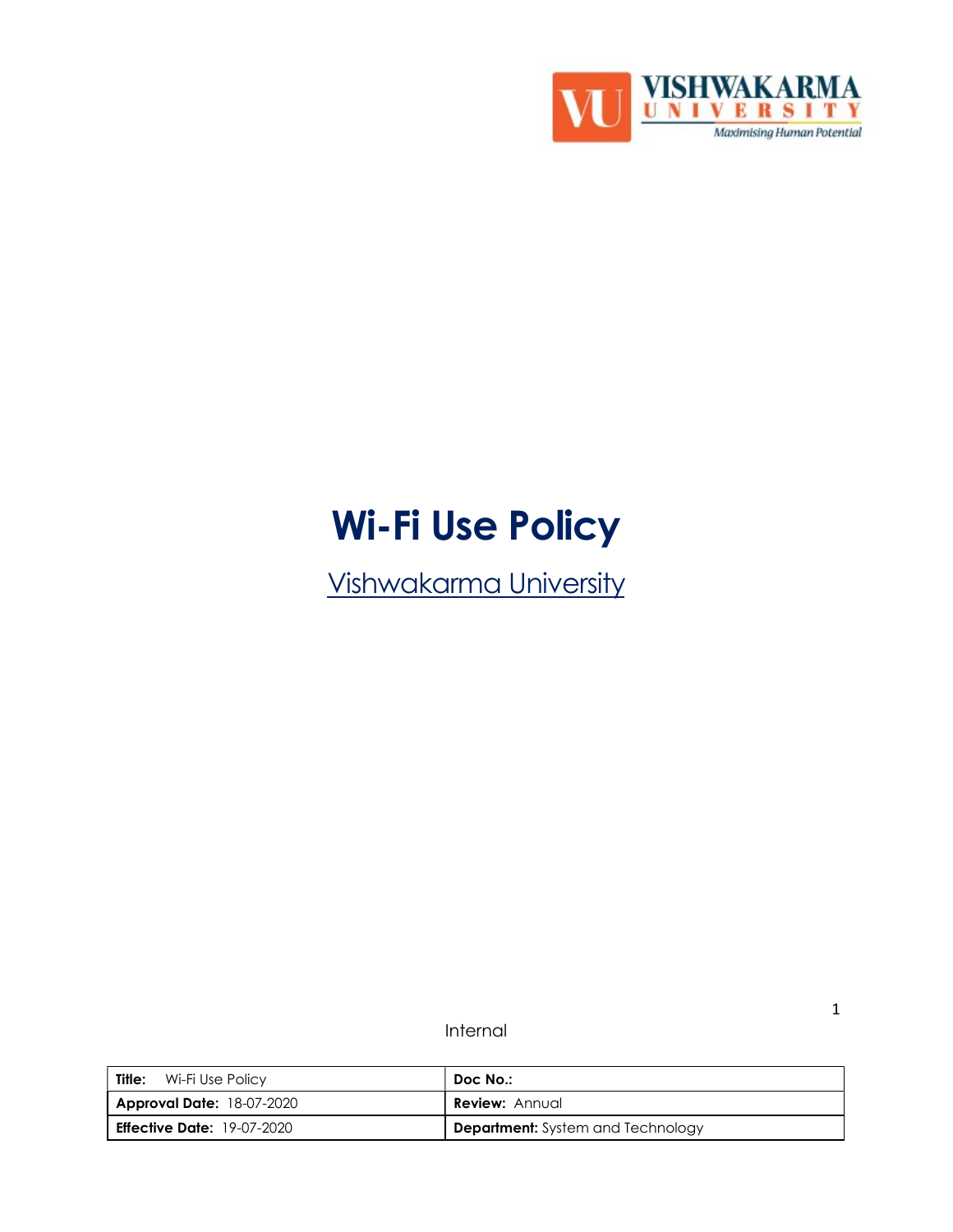

| Ver.<br><b>No</b> | <b>Release</b><br><b>Date</b> | owner       | <b>Approved By</b>        | <b>Change details</b> |
|-------------------|-------------------------------|-------------|---------------------------|-----------------------|
| 1.0               | 19-07-2020                    | <b>CISO</b> | Vice Chancellor   Initial |                       |
|                   |                               |             |                           |                       |
|                   |                               |             |                           |                       |
|                   |                               |             |                           |                       |

## **Table of Contents**

## Internal

| <b>Title:</b> Wi-Fi Use Policy    | Doc No.:                                 |
|-----------------------------------|------------------------------------------|
| <b>Approval Date: 18-07-2020</b>  | <b>Review:</b> Annual                    |
| <b>Effective Date: 19-07-2020</b> | <b>Department:</b> System and Technology |

 $\overline{2}$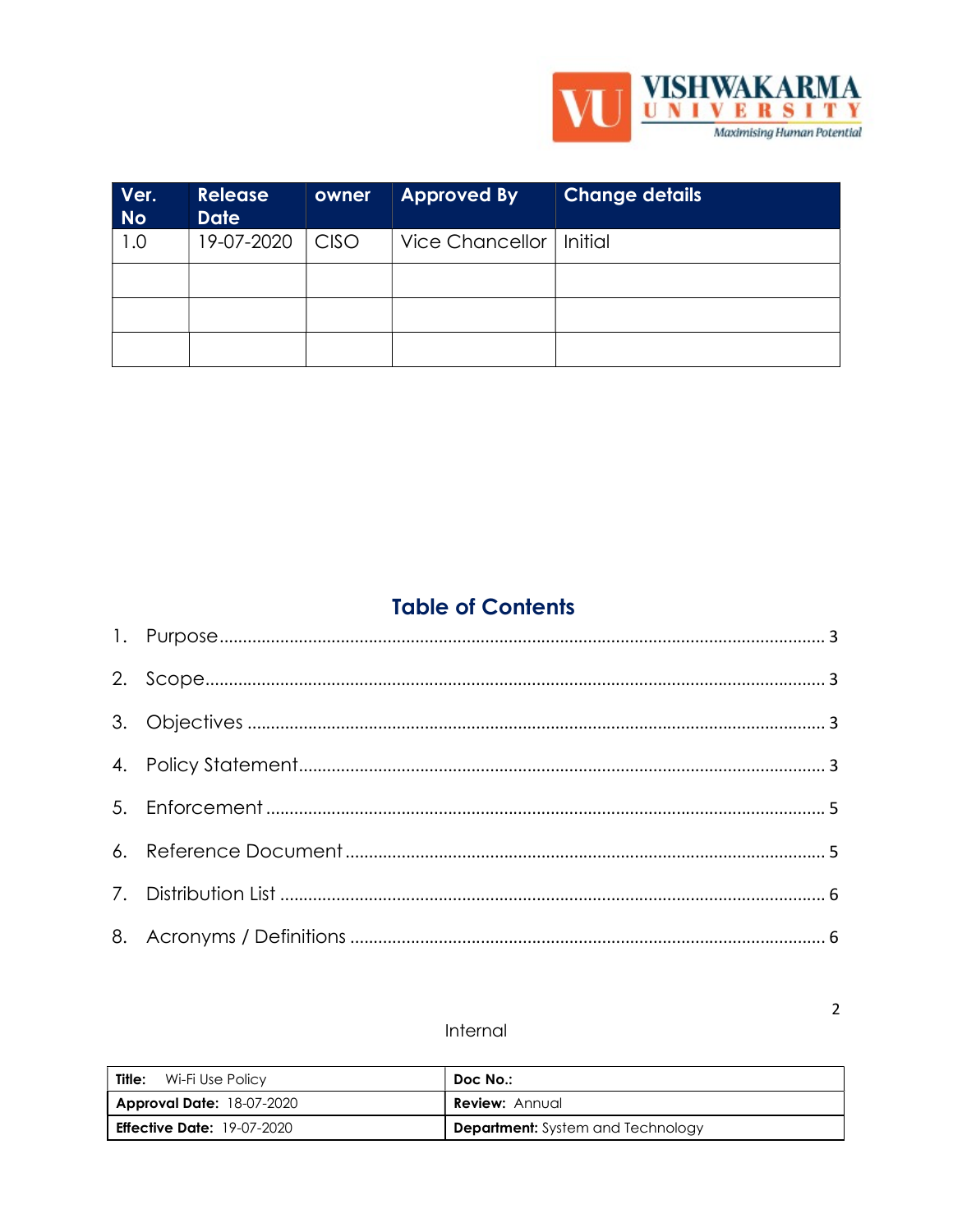

## 1. Purpose

The purpose of this policy is to set out the responsibilities and acceptable use guidelines for all staff and students using the VU's Wi-Fi Facilities.

## 2. Scope

This policy applies to all wireless infrastructure devices that connect to a VU's network or reside on a VU's site that provide wireless connectivity to endpoint devices including, but not limited to, laptops, desktops, cellular phones, and tablets. This includes any form of wireless communication device capable of transmitting packet data.

## 3. Objectives

The goal of this policy is to protect the VU technology-based resources from unauthorized use and/or malicious attack that could result in loss of information, damage to critical applications, or damage to our public image.

## 4. Policy Statement

- All wireless access points on the VU's network must be approved and centrally managed by the VU's IT department.
- All wireless infrastructure devices that reside at a VU's site and connect to a VU's network, or provide access to information classified as VU's Confidential, or above must:
	- o Use VU's approved authentication protocols and infrastructure
	- o Use VU's approved encryption protocols

| Internal |
|----------|
|----------|

| . .<br>i<br>٠<br>I<br>۰.<br>M. |  |
|--------------------------------|--|
|                                |  |

| Title:<br>Wi-Fi Use Policy        | Doc No.:                                 |
|-----------------------------------|------------------------------------------|
| <b>Approval Date: 18-07-2020</b>  | <b>Review: Annual</b>                    |
| <b>Effective Date:</b> 19-07-2020 | <b>Department:</b> System and Technology |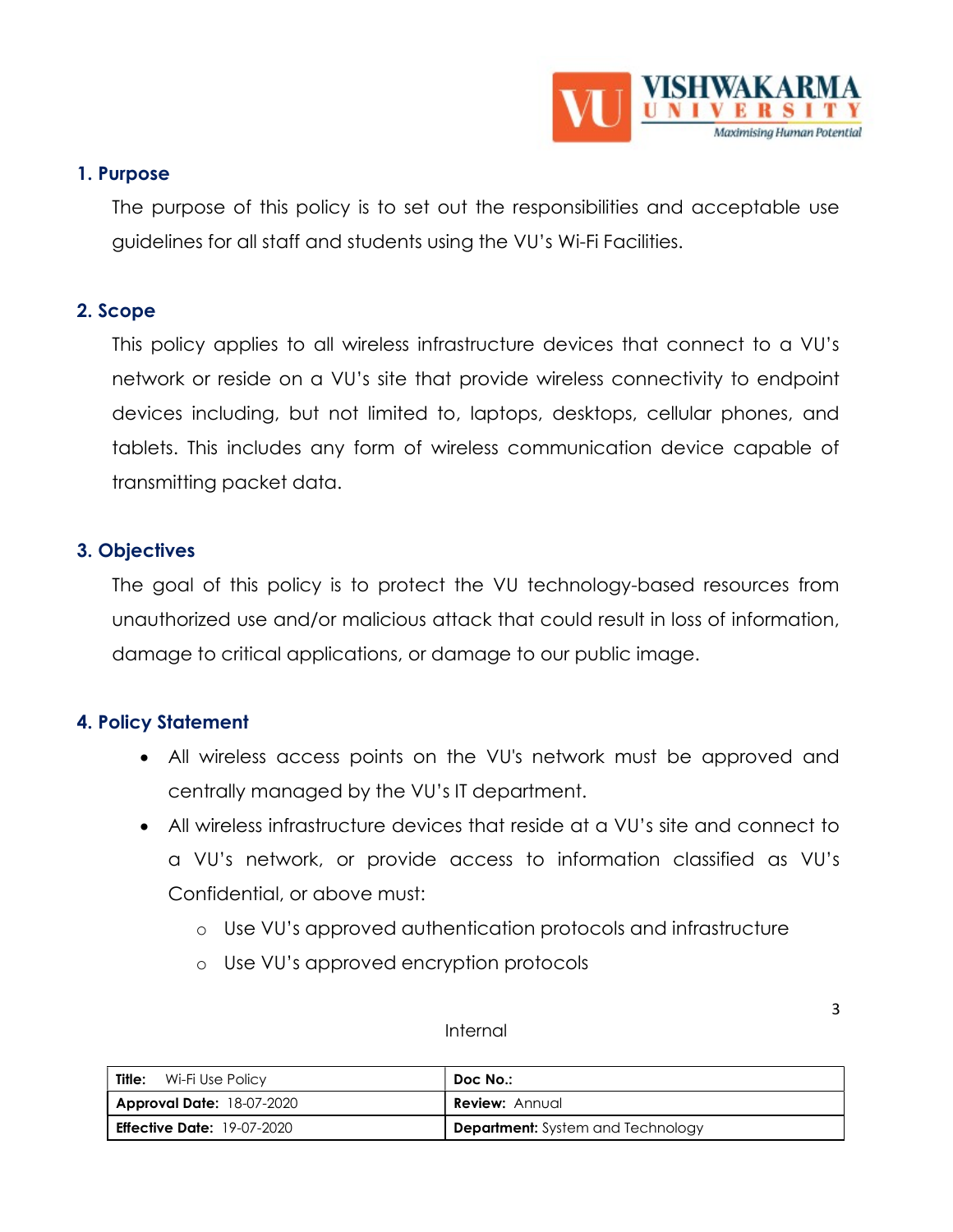

- o Maintain a hardware address (MAC address) that can be registered and tracked.
- o Valid username and password obtained from IT Department is required when accessing Wi-Fi Network.
- o Not interfere with wireless access deployments maintained by other support organizations.
- The IT department will continuously conduct sweeps of the wireless network to ensure there are no rogue access points present.
- The IT department reserves the right to turn off without notice any access point connected to the network that it feels puts the VU's systems, data, and users at risk.
- Access point broadcast frequencies and channels shall be set and maintained by the IT Department.
- All computer equipment and devices used to connect to the VU's network must display reasonable physical security measures. Users are expected to secure their VU-connected devices when they are physically at their machines as well as when they step away.
- Wireless access users agree to immediately report to the VU IT department any incident or suspected incidents of unauthorized access point installation.
- The student Wi-Fi network can be accessed from any Wi-Fi-enabled device, such as a laptop computer, PDA or smart phone.

#### Internal

| Title:<br>Wi-Fi Use Policy        | Doc No.:                                 |
|-----------------------------------|------------------------------------------|
| <b>Approval Date: 18-07-2020</b>  | <b>Review:</b> Annual                    |
| <b>Effective Date:</b> 19-07-2020 | <b>Department:</b> System and Technology |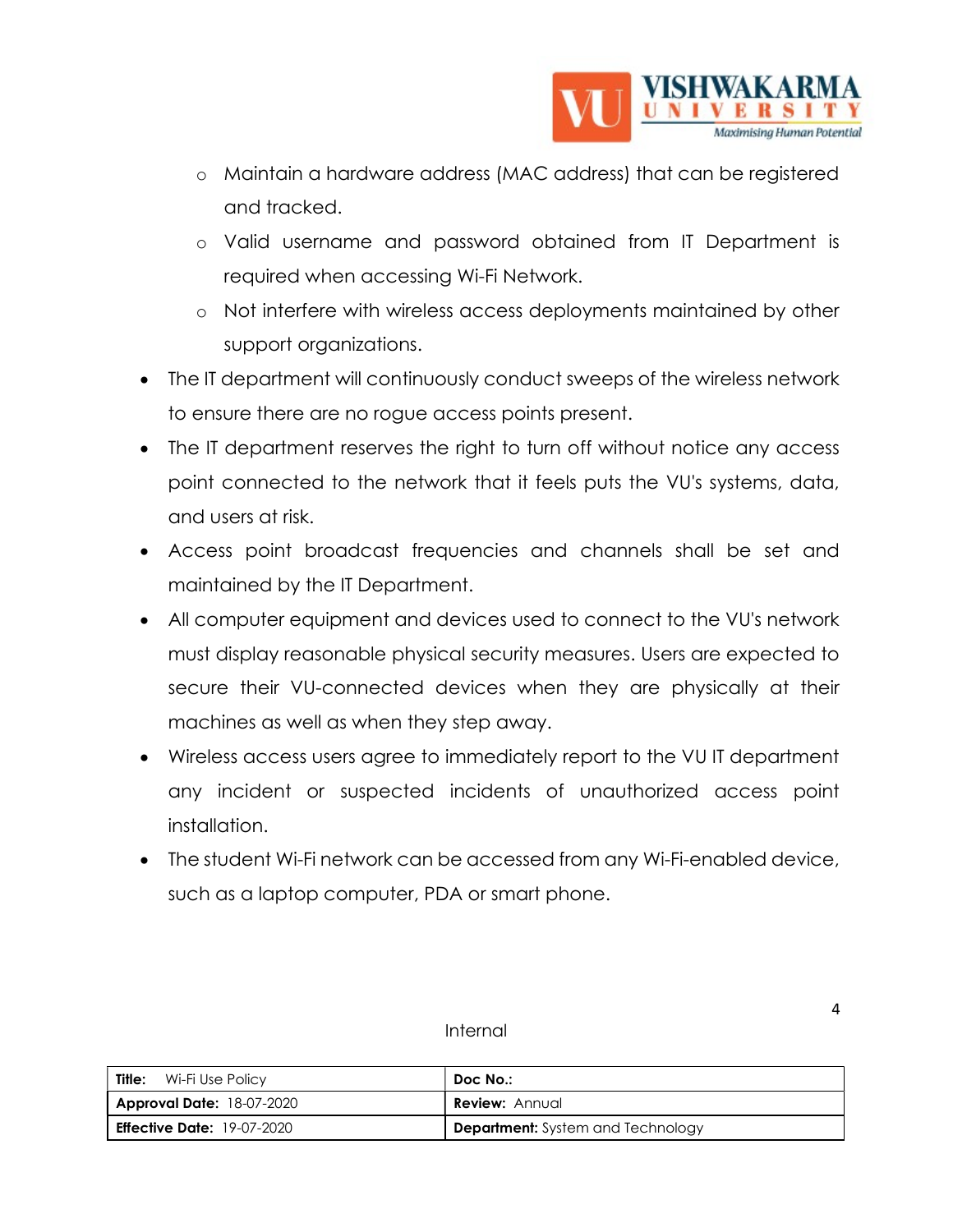

- For security reasons, time limit for connective it is three (3) hours. The connection will disconnect by itself, so you have to login again if you need more time in the internet.
- The VU is not responsible for any loss of data, or for theft or damage to personal equipment or software.
- Use of the wireless network is subject to the same guidelines as the VU's Technology and Internet Acceptable Use Policies.
- Violation of this policy will result in suspension of computer and Wi-Fi use privileges and disciplinary action taken.

## 5. Enforcement

Any staff found to have violated this policy may be subject to disciplinary action, up to and including termination of employment.

## 6. Reference Document

- Internet Access Policy
- Access Control Policy
- Mobile Device Policy
- Bring Your Own Device Policy
- Information security Incident Management Policy

#### Internal

| Title:<br>Wi-Fi Use Policy        | Doc No.:                                 |
|-----------------------------------|------------------------------------------|
| <b>Approval Date: 18-07-2020</b>  | <b>Review: Annual</b>                    |
| <b>Effective Date: 19-07-2020</b> | <b>Department:</b> System and Technology |